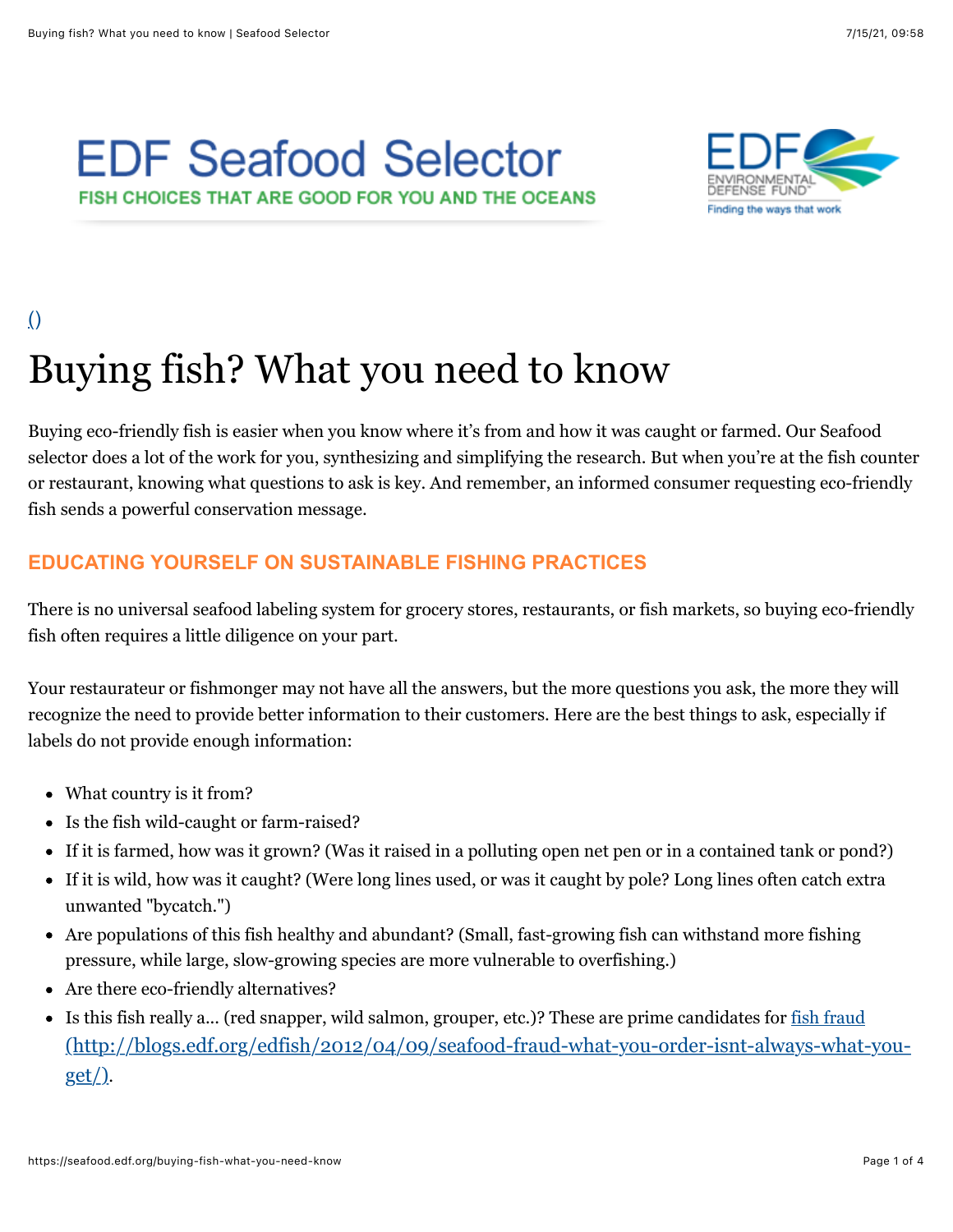#### **FISH FRAUD: ARE YOU GETTING WHAT YOU THINK YOU'RE GETTING?**

The U.S. Food Drug and Drug Administration, which oversees the safety of our seafood supply, defines fraud as the substitution of a less expensive fish for a more expensive kind; for example, tilapia for red snapper, farmed salmon for wild, or basa or tra (Vietnamese catfish) for grouper.

In perhaps the most well-known case of fish mislabeling, *The New York Times* showed that fish sold as wild salmon by high-end New York City markets was mostly farm-raised, selling for as much as \$29 a pound.

Unfortunately, it wasn't an isolated incident. Recently there have been numerous reports of fraud occurring in restaurants, supermarkets and with suppliers, both in the U.S. and abroad. Being informed and knowing your seafood is the best way to arm yourself against fraud. Some things that should raise red flags are:

- A price too good to be true for a highly desired fish like red snapper or grouper.
- Out-of-season fish, like wild salmon from Alaska, being sold "fresh" in winter months.
- Wacky labels you know not to be true, such as "farmed Chilean seabass" (only caught in the wild) or "wild Atlantic salmon" (an endangered species and not commercially available).

If you think you're being served a less desirable substitute or a mislabeled fish, press the chef or fish seller for answers.

# **MAKING FISH SUBSTITUTIONS**

There are a variety of fish species with similar flavors and textures, so there is no need to choose an Eco-Worst fish when you can substitute an Eco-Best. For example, you can substitute:

- farmed striped bass or U.S. catfish for orange roughy and Chilean seabass;
- wild Alaskan salmon, farmed Arctic char or rainbow trout for farmed salmon (Atlantic salmon in U.S. stores and restaurants is always farmed);
- pole-caught tuna instead of longline or purse seine-caught tuna; or
- U.S. shrimp for imported shrimp.

# **COUNTRY-OF-ORIGIN LABELING**

Of some help to consumers is country-of-origin labeling (also known as C.O.O.L.). In place since 2005, this labeling requires that large retailers (such as supermarkets) selling fresh or frozen fish indicate the country the fish came from and whether it is wild-caught or farm-raised.

Restaurants and small fish markets are exempt, but may label voluntarily and should still be able to give you this information. Processed or altered fish (such as canned or smoked fish, breaded shrimp and imitation crab meat) is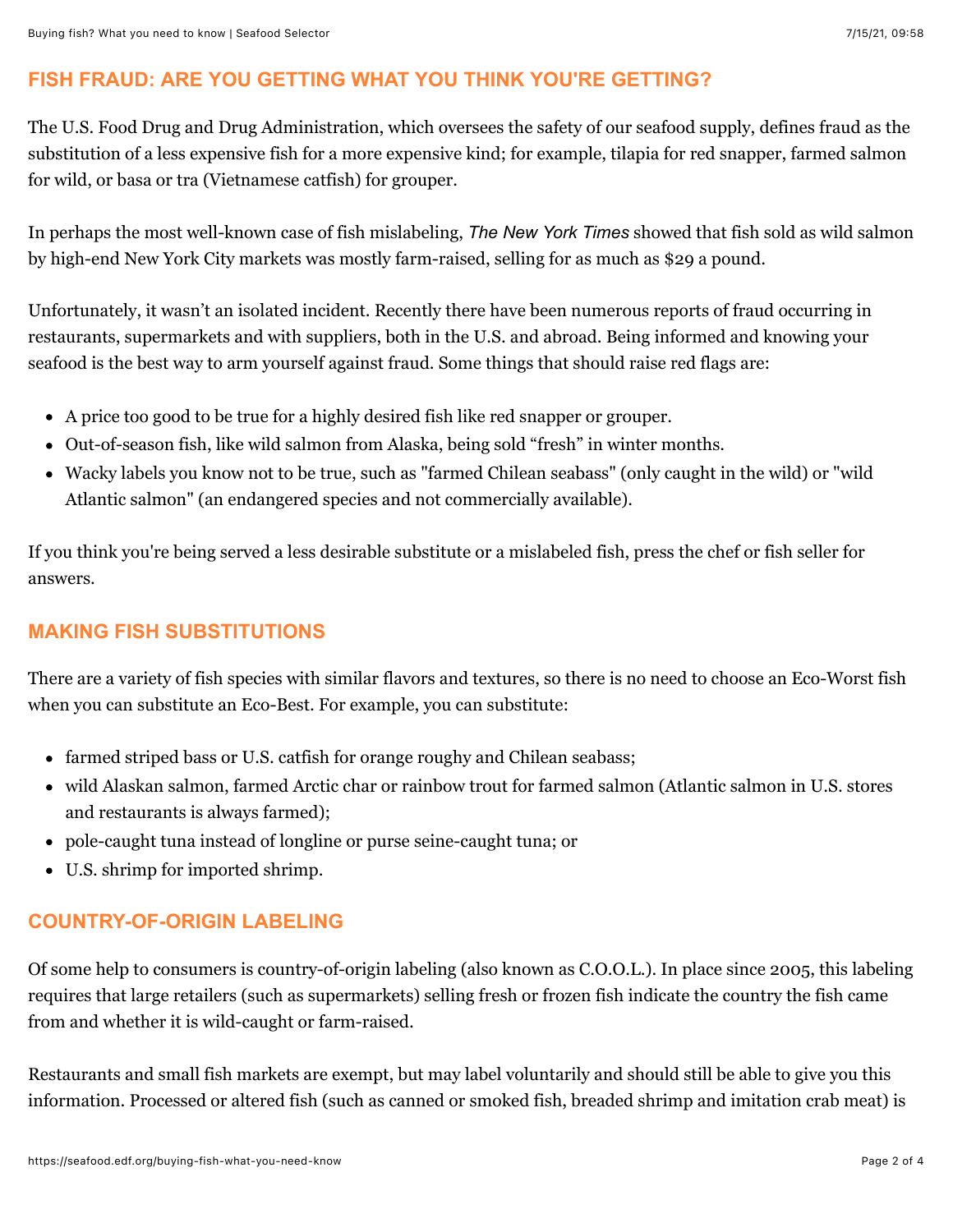also exempt.

#### **WHAT IS CERTIFICATION OF SEAFOOD?**

Certification is a process for assuring that fisheries or fish farms have met certain environmental criteria. The best certification systems use a third-party auditor to determine compliance with their standards.

The most well-known example of seafood certification is probably the "dolphin-safe tuna" label created in the 1990s, prompted by demand for tuna caught without injuring or killing dolphins in the process. The label grew out of amendments to the Marine Mammal Protection Act to conserve marine mammals like dolphins, seals and whales.

While eco-labels for seafood are more prevalent in Europe than the U.S., here are the main ones to watch for:

#### **ECO-LABELS FOR WILD FISH**

[Marine Stewardship Council \(MSC\) \(http://www.msc.org/\)](http://www.msc.org/). With its blue fish and check logo, the MSC is the largest and most globally recognized eco-label for wild-caught seafood. Its standards meet the United Nations' ecolabeling guidelines, and to date, the MSC has certified almost 200 fisheries (with a similar amount undergoing assessment). To obtain the MSC seal of approval, a fishery must demonstrate effective management, and maintain healthy populations and ecosystems.

#### **ECO-LABELS FOR FARMED FISH**

Fish farming has boomed in recent decades, and today half of all seafood is farm-raised, not wild-caught. This robust growth, coupled with growing concern over environmental and health issues, has fueled interest in organic aquaculture.

**Organic labeling: Buyer Beware**. Some fish sold in the U.S. are labeled "organic", but this might not mean what you think. The U.S. Department of Agriculture (USDA) has yet to finalize organic standards for farmed fish\*\*, but "organic" salmon, shrimp, cod and tilapia from abroad are still available.

While these certifications provide some advantages over conventional farmed fish, they do not necessarily translate into environmental sustainability. For example:

- Most foreign organic standards allow the use of open net pens that can pollute surrounding waters.
- Several certifiers permit use of chemicals to control parasites.
- Some allow nonorganic seafood byproducts, which may have significant levels of contaminants, in fish feed.  $\bullet$

California currently prohibits sales of "organically" labeled fish until U.S. standards are in place. The bottom line: Before you buy an eco-labeled fish, do your homework, read labels carefully and ask your fish seller lots of questions.